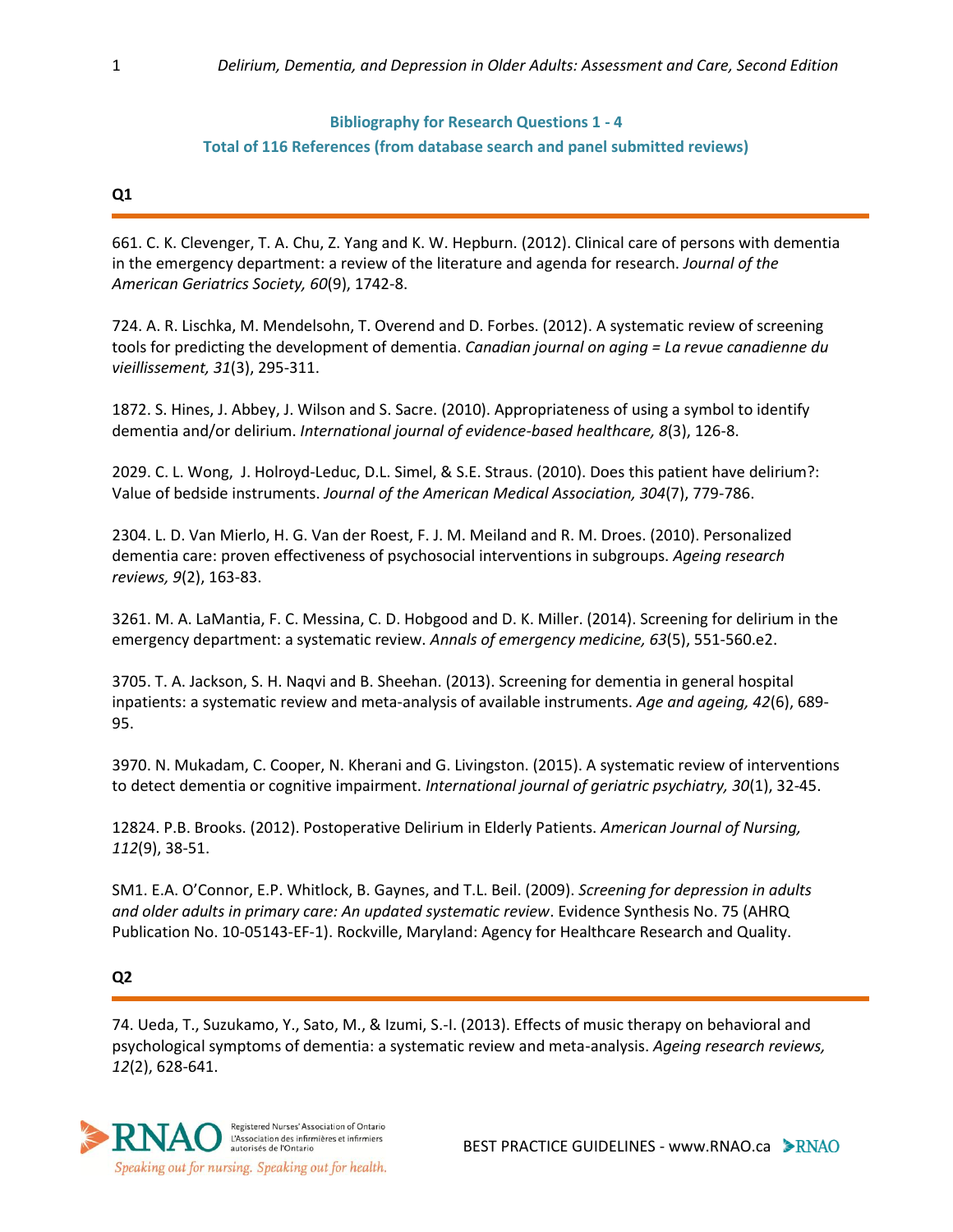161. Godwin, K. M., Mills, W. L., Anderson, J. A., & Kunik, M. E. (2013). Technology-driven interventions for caregivers of persons with dementia: a systematic review. *American journal of Alzheimer's disease and other dementias, 28*(3), 216-222.

266. Marim, C. M., Silva, V., Taminato, M., & Barbosa, D. A. (2013). Effectiveness of educational programs on reducing the burden of caregivers of elderly individuals with dementia: a systematic review. *Revista latino-americana de enfermagem, 21,* 267-275.

322. Moyle, W., Murfield, J. E., O'Dwyer, S., & Van Wyk, S. (2013). The effect of massage on agitated behaviours in older people with dementia: a literature review. *Journal of clinical nursing, 22*(5-6), 601- 610.

393. Chi, I., Jordan-Marsh, M., Guo, M., Xie, B., & Bai, Z. (2013). Tai chi and reduction of depressive symptoms for older adults: a meta-analysis of randomized trials. *Geriatrics & gerontology international, 13*(1), 3-12.

440. Forbes, D., Thiessen, E. J., Blake, C. M., Forbes, S. C., & Forbes, S. (2013). Exercise programs for people with dementia. *The Cochrane database of systematic reviews, 12*, CD006489.

590. Reuther, S., Dichter, M. N., Buscher, I., Vollmar, H. C., Holle, D., Bartholomeyczik, S., & Halek, M. (2012). Case conferences as interventions dealing with the challenging behavior of people with dementia in nursing homes: a systematic review. *International psychogeriatrics / IPA, 24*(12), 1891-1903.

619. Gould, R. L., Coulson, M. C., & Howard, R. J. (2012). Cognitive behavioral therapy for depression in older people: a meta-analysis and meta-regression of randomized controlled trials. *Journal of the American Geriatrics Society, 60*(10), 1817-1830.

685. Khan, B. A., Zawahiri, M., Campbell, N. L., Fox, G. C., Weinstein, E. J., Nazir, A., Farber, M. O., Buckley, J. D., Maclullich, A., & Boustani, M. A. (2012). Delirium in hospitalized patients: implications of current evidence on clinical practice and future avenues for research--a systematic evidence review. *Journal of hospital medicine : an official publication of the Society of Hospital Medicine, 7*(7), 580-589.

694. Brodaty, H., & Arasaratnam, C. (2012). Meta-analysis of nonpharmacological interventions for neuropsychiatric symptoms of dementia. *The American journal of psychiatry, 169*(9), 946-953.

703. Bridle, C., Spanjers, K., Patel, S., Atherton, N. M., & Lamb, S. E. (2012). Effect of exercise on depression severity in older people: systematic review and meta-analysis of randomised controlled trials. *The British journal of psychiatry : the journal of mental science, 201*(3), 180-185.

816. Seitz, D. P., Brisbin, S., Herrmann, N., Rapoport, M. J., Wilson, K., Gill, S. S., Rines, J., Le Clair, K., & Conn, D. (2012). Efficacy and feasibility of nonpharmacological interventions for neuropsychiatric symptoms of dementia in long term care: a systematic review. *Journal of the American Medical Directors Association, 13*(6), 503-506.e502.

914. Thune-Boyle, I. C. V., Iliffe, S., Cerga-Pashoja, A., Lowery, D., & Warner, J. (2012). The effect of exercise on behavioral and psychological symptoms of dementia: towards a research agenda. *International psychogeriatrics / IPA, 24*(7), 1046-1057.



BEST PRACTICE GUIDELINES - www.RNAO.ca > RNAO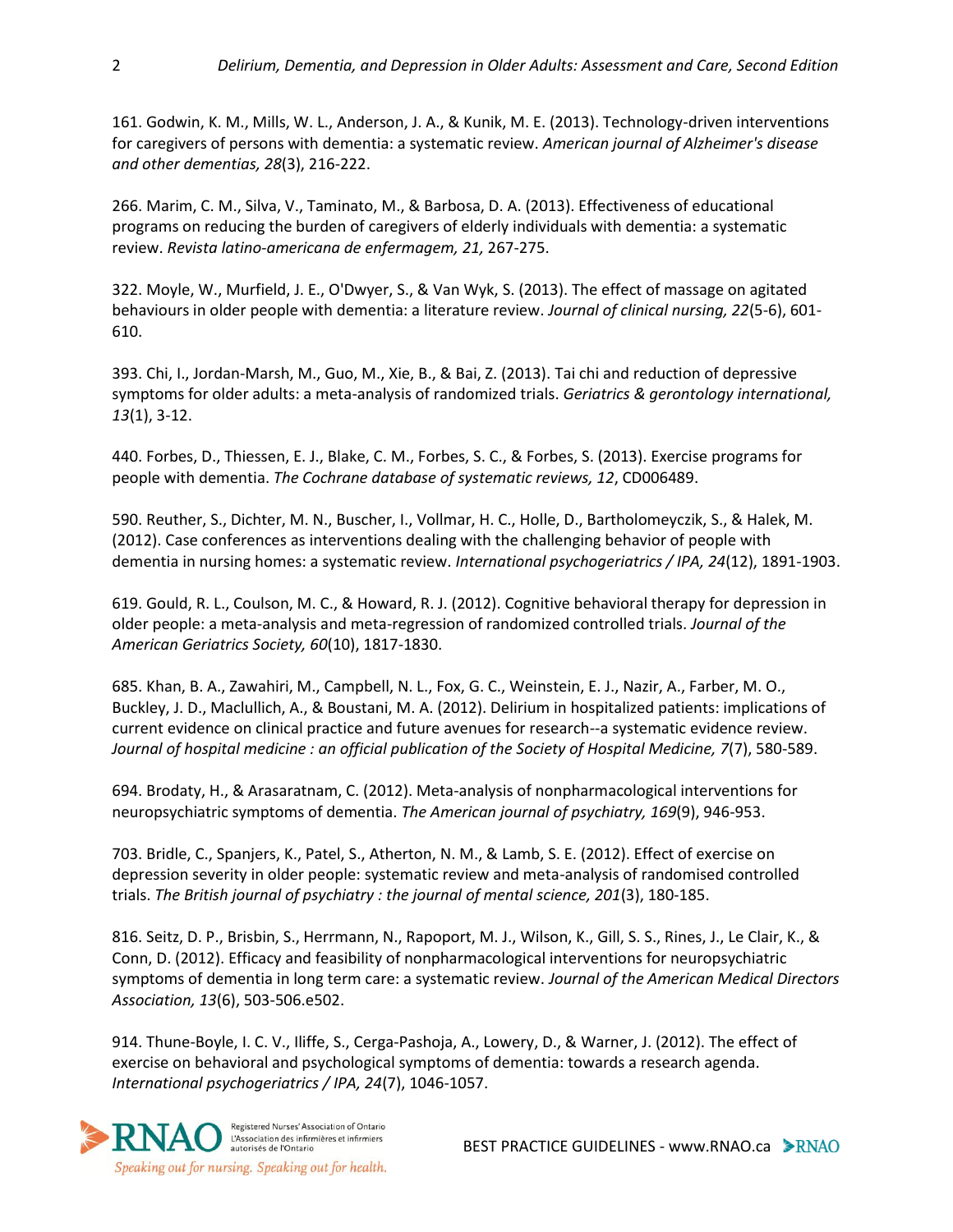927. Cooper, C., Mukadam, N., Katona, C., Lyketsos, C. G., Ames, D., Rabins, P., Engedal, K., de Mendonca Lima, C., Blazer, D., Teri, L., Brodaty, H., Livingston, G., & World Federation of Biological Psychiatry - Old Age, T. (2012). Systematic review of the effectiveness of non-pharmacological interventions to improve quality of life of people with dementia. *International psychogeriatrics / IPA, 24*(6), 856-870.

957. Corbett, A., Stevens, J., Aarsland, D., Day, S., Moniz-Cook, E., Woods, R., Brooker, D., & Ballard, C. (2012). Systematic review of services providing information and/or advice to people with dementia and/or their caregivers. *International journal of geriatric psychiatry, 27*(6), 628-636.

1083. Robinson, L., Dickinson, C., Rousseau, N., Beyer, F., Clark, A., Hughes, J., Howel, D., & Exley, C. (2012). A systematic review of the effectiveness of advance care planning interventions for people with cognitive impairment and dementia. *Age and ageing, 41*(2), 263-269.

1085. Moniz Cook, E. D., Swift, K., James, I., Malouf, R., De Vugt, M., & Verhey, F. (2012). Functional analysis-based interventions for challenging behaviour in dementia. *The Cochrane database of systematic reviews, 2*, CD006929.

1287. Flaherty, J. H., Gonzales, J. P., & Dong, B. (2011). Antipsychotics in the treatment of delirium in older hospitalized adults: a systematic review. *Journal of the American Geriatrics Society, 59 Suppl 2*, S269-276.

1309. Samad, Z., Brealey, S., & Gilbody, S. (2011). The effectiveness of behavioural therapy for the treatment of depression in older adults: a meta-analysis. *International journal of geriatric psychiatry, 26*(12), 1211-1220.

1415. Potter, R., Ellard, D., Rees, K., & Thorogood, M. (2011). A systematic review of the effects of physical activity on physical functioning, quality of life and depression in older people with dementia. *International journal of geriatric psychiatry, 26*(10), 1000-1011.

1417. Chien, L.-Y., Chu, H., Guo, J.-L., Liao, Y.-M., Chang, L.-I., Chen, C.-H., & Chou, K.-R. (2011). Caregiver support groups in patients with dementia: a meta-analysis. *International journal of geriatric psychiatry, 26*(10), 1089-1098.

1493. Littbrand, H., Stenvall, M., & Rosendahl, E. (2011). Applicability and effects of physical exercise on physical and cognitive functions and activities of daily living among people with dementia: a systematic review. *American journal of physical medicine & rehabilitation / Association of Academic Physiatrists, 90*(6), 495-518.

1551. Parke, B., Beaith, A., Slater, L., & Clarke, A. M. (2011). Contextual factors influencing success or failure of emergency department interventions for cognitively impaired older people: a scoping and integrative review. *Journal of advanced nursing, 67*(7), 1426-1448.

1624. Kiosses, D. N., Leon, A. C., & Arean, P. A. (2011). Psychosocial interventions for late-life major depression: evidence-based treatments, predictors of treatment outcomes, and moderators of treatment effects. *The Psychiatric clinics of North America, 34*(2), 377-viii.

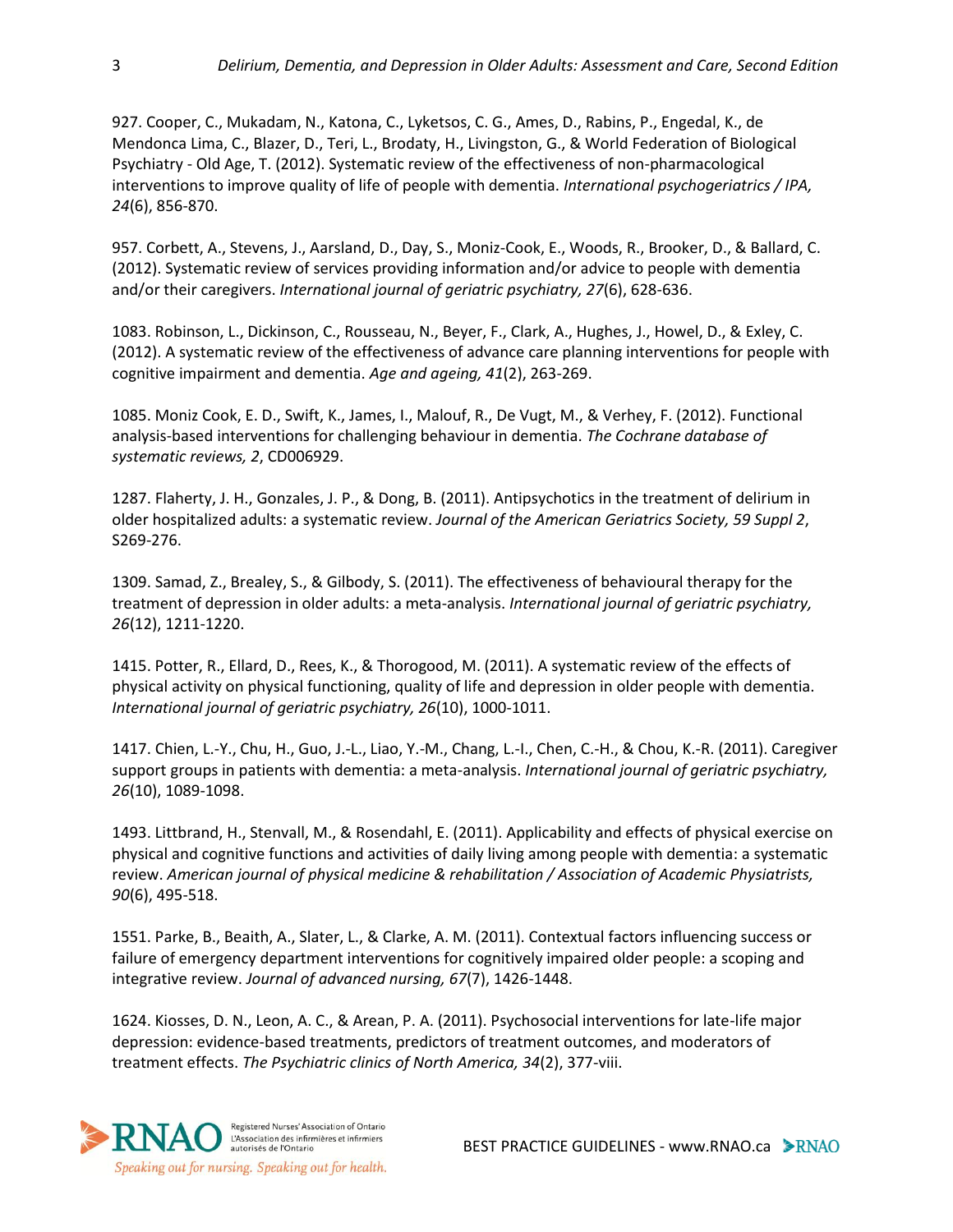1645. Nelson, J. C., & Devanand, D. P. (2011). A systematic review and meta-analysis of placebocontrolled antidepressant studies in people with depression and dementia. *Journal of the American Geriatrics Society, 59*(4), 577-585.

1696. Krishna, M., Jauhari, A., Lepping, P., Turner, J., Crossley, D., & Krishnamoorthy, A. (2011). Is group psychotherapy effective in older adults with depression? A systematic review. *International journal of geriatric psychiatry, 26*(4), 331-340.

1979. Olazaran, J., Reisberg, B., Clare, L., Cruz, I., Pena-Casanova, J., Del Ser, T., Woods, B., Beck, C., Auer, S., Lai, C., Spector, A., Fazio, S., Bond, J., Kivipelto, M., Brodaty, H., Rojo, J. M., Collins, H., Teri, L., Mittelman, M., Orrell, M., Feldman, H. H., & Muniz, R. (2010). Nonpharmacological therapies in Alzheimer's disease: a systematic review of efficacy. *Dementia and geriatric cognitive disorders, 30*(2), 161-178.

2546. Forbes, D., Culum, I., Lischka, A. R., Morgan, D. G., Peacock, S., Forbes, J., & Forbes, S. (2009). Light therapy for managing cognitive, sleep, functional, behavioural, or psychiatric disturbances in dementia. *The Cochrane database of systematic reviews,* 4, CD003946.

2975. Petriwskyj, A., Gibson, A., Parker, D., Banks, S., Andrews, S., & Robinson, A. (2014). A qualitative metasynthesis: family involvement in decision making for people with dementia in residential aged care. *International journal of evidence-based healthcare, 12*(2), 87-104.

2976. Petriwskyj, A., Gibson, A., Parker, D., Banks, S., Andrews, S., & Robinson, A. (2014). Family involvement in decision making for people with dementia in residential aged care: a systematic review of quantitative literature. *International journal of evidence-based healthcare, 12*(2), 64-86.

3005. Livingston, G., Kelly, L., Lewis-Holmes, E., Baio, G., Morris, S., Patel, N., Omar, R. Z., Katona, C., & Cooper, C. (2014). A systematic review of the clinical effectiveness and cost-effectiveness of sensory, psychological and behavioural interventions for managing agitation in older adults with dementia. *Health technology assessment (Winchester, England), 18*(39), 1-vi.

3298. Clegg, A., Siddiqi, N., Heaven, A., Young, J., & Holt, R. (2014). Interventions for preventing delirium in older people in institutional long-term care. *The Cochrane database of systematic reviews, 1*, CD009537.

3318. Forrester, L. T., Maayan, N., Orrell, M., Spector, A. E., Buchan, L. D., & Soares-Weiser, K. (2014). Aromatherapy for dementia. *The Cochrane database of systematic reviews, 2*, CD003150.

3365. Orgeta, V., Qazi, A., Spector, A. E., & Orrell, M. (2014). Psychological treatments for depression and anxiety in dementia and mild cognitive impairment. *The Cochrane database of systematic reviews, 1*, CD009125.

3456. Farina, N., Rusted, J., & Tabet, N. (2014). The effect of exercise interventions on cognitive outcome in Alzheimer's disease: a systematic review. *International psychogeriatrics / IPA, 26*(1), 9-18.

3466. Liu, W., Cheon, J., & Thomas, S. A. (2014). Interventions on mealtime difficulties in older adults with dementia: a systematic review. *International journal of nursing studies, 51*(1), 14-27.

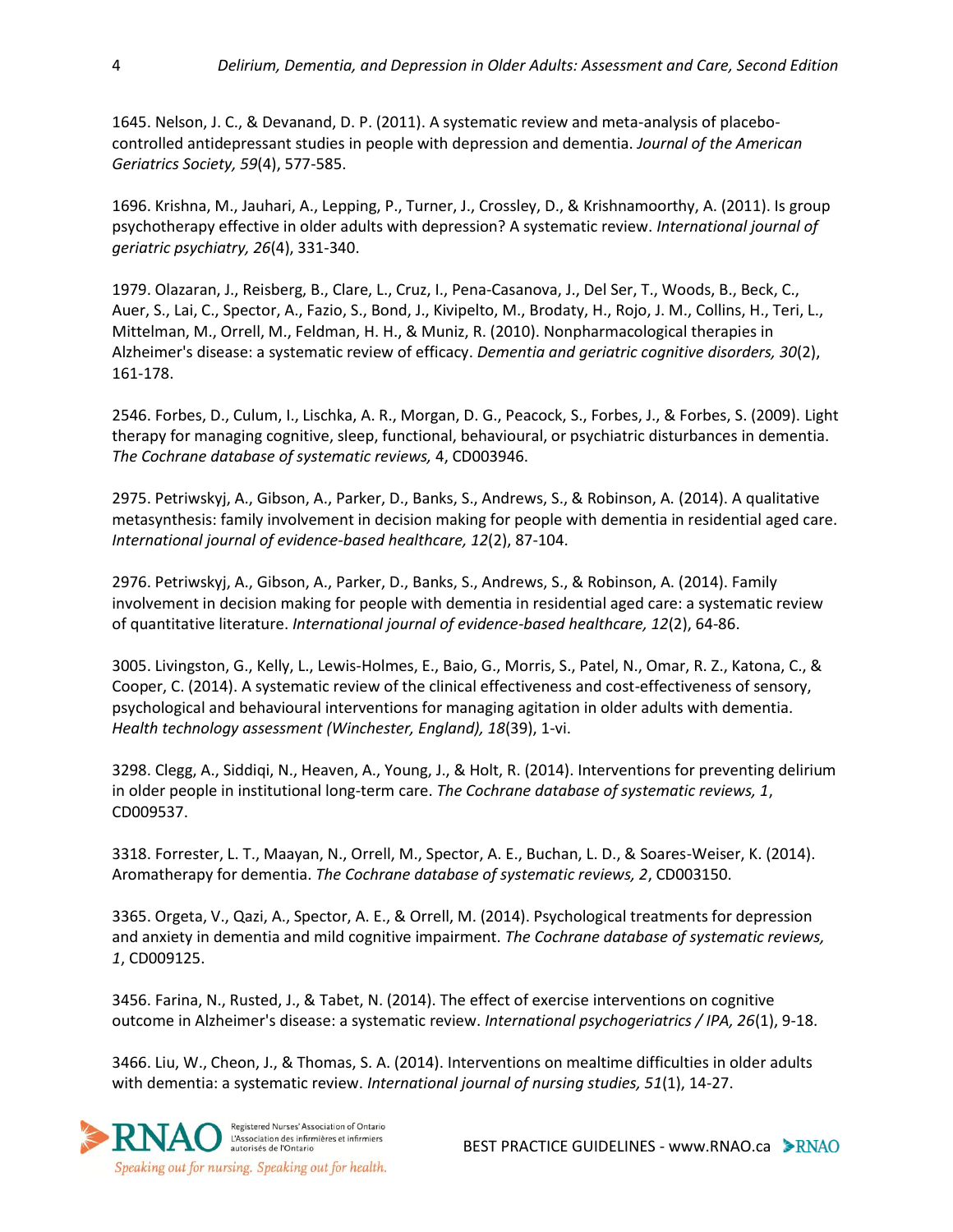3626. Pieper, M. J. C., van Dalen-Kok, A. H., Francke, A. L., van der Steen, J. T., Scherder, E. J. A., Husebo, B. S., & Achterberg, W. P. (2013). Interventions targeting pain or behaviour in dementia: a systematic review. *Ageing research reviews, 12*(4), 1042-1055.

3659. Regan, B., & Varanelli, L. (2013). Adjustment, depression, and anxiety in mild cognitive impairment and early dementia: a systematic review of psychological intervention studies. *International psychogeriatrics / IPA, 25*(12), 1963-1984.

3911. McLaren, A. N., Lamantia, M. A., & Callahan, C. M. (2013). Systematic review of nonpharmacologic interventions to delay functional decline in community-dwelling patients with dementia. *Aging & mental health, 17*(6), 655-666.

3949. Simon, S. S., Cordas, T. A., & Bottino, C. M. C. (2015). Cognitive Behavioral Therapies in older adults with depression and cognitive deficits: a systematic review. *International journal of geriatric psychiatry, 30*(3), 223-233.

3960. Martinez, F., Tobar, C., & Hill, N. (2015). Preventing delirium: should non-pharmacological, multicomponent interventions be used? A systematic review and meta-analysis of the literature. *Age and ageing, 44*(2), 196-204.

3985. Park, S.-H., Han, K. S., & Kang, C.-B. (2014). Effects of exercise programs on depressive symptoms, quality of life, and self-esteem in older people: a systematic review of randomized controlled trials. *Applied nursing research : ANR, 27*(4), 219-226.

3989. Blackburn, R., & Bradshaw, T. (2014). Music therapy for service users with dementia: a critical review of the literature. *Journal of psychiatric and mental health nursing, 21*(10), 879-888.

4031. Mura, G., & Carta, M. G. (2013). Physical activity in depressed elderly. A systematic review. *Clinical practice and epidemiology in mental health : CP & EMH, 9*, 125-135.

5031. Jensen, M., Agbata, I. N., Canavan, M., & McCarthy, G. (2015). Effectiveness of educational interventions for informal caregivers of individuals with dementia residing in the community: Systematic review and meta-analysis of randomised controlled trials. *International journal of geriatric psychiatry, 30*(2), 130-143.

5046. Nehen, H. G., & Hermann, D. M. (2015). Supporting dementia patients and their caregivers in daily life challenges: Review of physical, cognitive and psychosocial intervention studies. *European journal of neurology, 22*(2), 246-252.

5137. Tavares, B. B., Moraes, H., & Laks, J. (2014). Impact of physical exercise on quality of life of older adults with depression or alzheimer's disease: A systematic review. *Trends in Psychiatry and Psychotherapy, 36*(3), 134-139.

5478. Ohman, H., Savikko, N., Strandberg, T. E., & Pitkala, K. H. (2014). Effect of physical exercise on cognitive performance in older adults with mild cognitive impairment or dementia: A systematic review. *Dementia and geriatric cognitive disorders, 38*, 347-365.

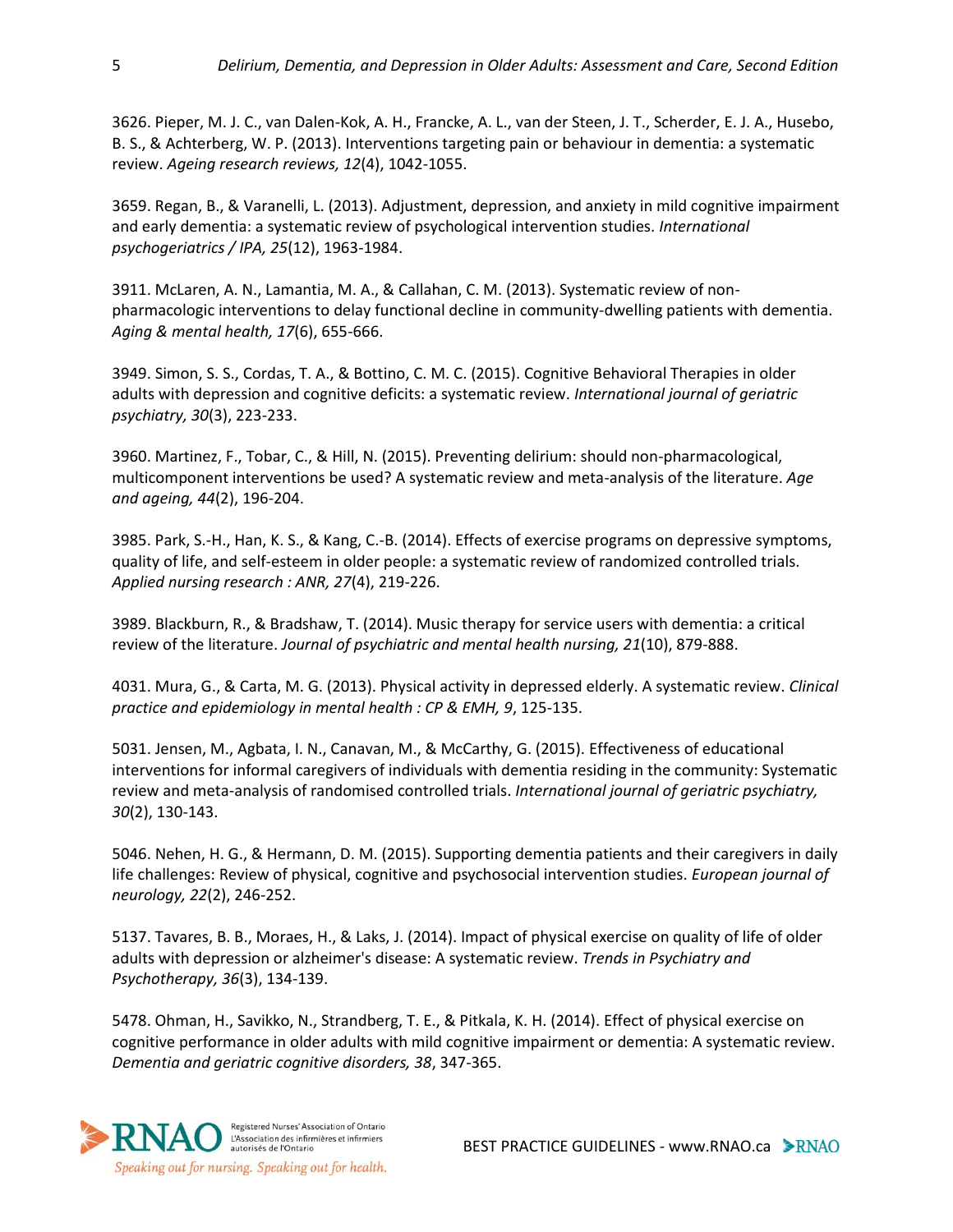5532. Fox, B., Hodgkinson, B., & Parker, D. (2014). The effects of physical exercise on functional performance, quality of life, cognitive impairment and physical activity levels for older adults aged 65 years and older with a diagnosis of dementia: A systematic review. *JBI Database of Systematic Reviews and Implementation Reports, 12*(9), 158-276.

5605. Faulk, S., Edwards, L., Sumrall, K., Shelton, T., Esalomi, T., Payton, C., Wooten, C., & Dolbow, D. R. (2014). Benefits of physical activity on Alzheimer's disease: A literature review. *Clinical Kinesiology, 68*(3), 19-24.

6144. Inouye, S. K., Westendorp, R. G. J., & Saczynski, J. S. (2014). Delirium in elderly people. *The Lancet, 383*(9920), 911-922.

6183. Zabalegui, A., Hamers, J. P. H., Karlsson, S., Leino-Kilpi, H., Renom-Guiteras, A., Saks, K., Soto, M., Sutcliffe, C., & Cabrera, E. (2014). Best practices interventions to improve quality of care of people with dementia living at home. *Patient education and counseling, 95*(2), 175-184.

6756. Balsamo, S., Willardson, J. M., de Santana, F. S., Prestes, J., Balsamo, D. C., Nascimento, D. C., dos Santos-Neto, L., & Nobrega, O. T. (2013). Effectiveness of exercise on cognitive impairment and Alzheimer's disease. *International Journal of General Medicine, 6*, 387-391.

7140. Konno, R., Stern, C., & Gibb, H. (2013). The best evidence for assisted bathing of older people with dementia: A comprehensive systematic review. *JBI Database of Systematic Reviews and Implementation Reports, 11*(1), 123-212.

7861. Pitkala, K., Savikko, N., Poysti, M., Strandberg, T., & Laakkonen, M. L. (2013). Efficacy of physical exercise intervention on mobility and physical functioning in older people with dementia: A systematic review. *Experimental gerontology, 48*(1), 85-93.

10195. Holroyd-Leduc, J. M., Khandwala, F., & Sink, K. M. (2010). How can delirium best be prevented and managed in older patients in hospital? *CMAJ, 182*(5), 465-470.

11094. Kverno, K. S., Black, B. S., Nolan, M. T., & Rabins, P. V. (2009). Research on treating neuropsychiatric symptoms of advanced dementia with non-pharmacological strategies, 1998-2008: A systematic literature review. *International Psychogeriatrics, 21*(5), 825-843.

12213. Elvish, R., Lever, S.-J., Johnstone, J., Cawley, R., & Keady, J. (2013). Psychological interventions for carers of people with dementia: A systematic review of quantitative and qualitative evidence. *Counselling & Psychotherapy Research, 13*(2), 106-125.

12541. Cody, R. A., & Drysdale, K. (2013). The Effects of Psychotherapy on Reducing Depression in Residential Aged Care: A Meta-Analytic Review. *Clinical Gerontologist, 36*(1), 46-69.

13049. Gallagher-Thompson, D., Tzuang, Y. M., Au, A., Brodaty, H., Charlesworth, G., Gupta, R., Lee, S. E., Losada, A., & Shyu, Y.-I. (2012). International Perspectives on Nonpharmacological Best Practices for Dementia Family Caregivers: A Review. *Clinical Gerontologist, 35*(4), 316-355.

16906. Topo, P. (2009). Technology studies to meet the needs of people with dementia and their caregivers: a literature review. *Journal of Applied Gerontology, 28*(1), 5-37.



BEST PRACTICE GUIDELINES - www.RNAO.ca > RNAO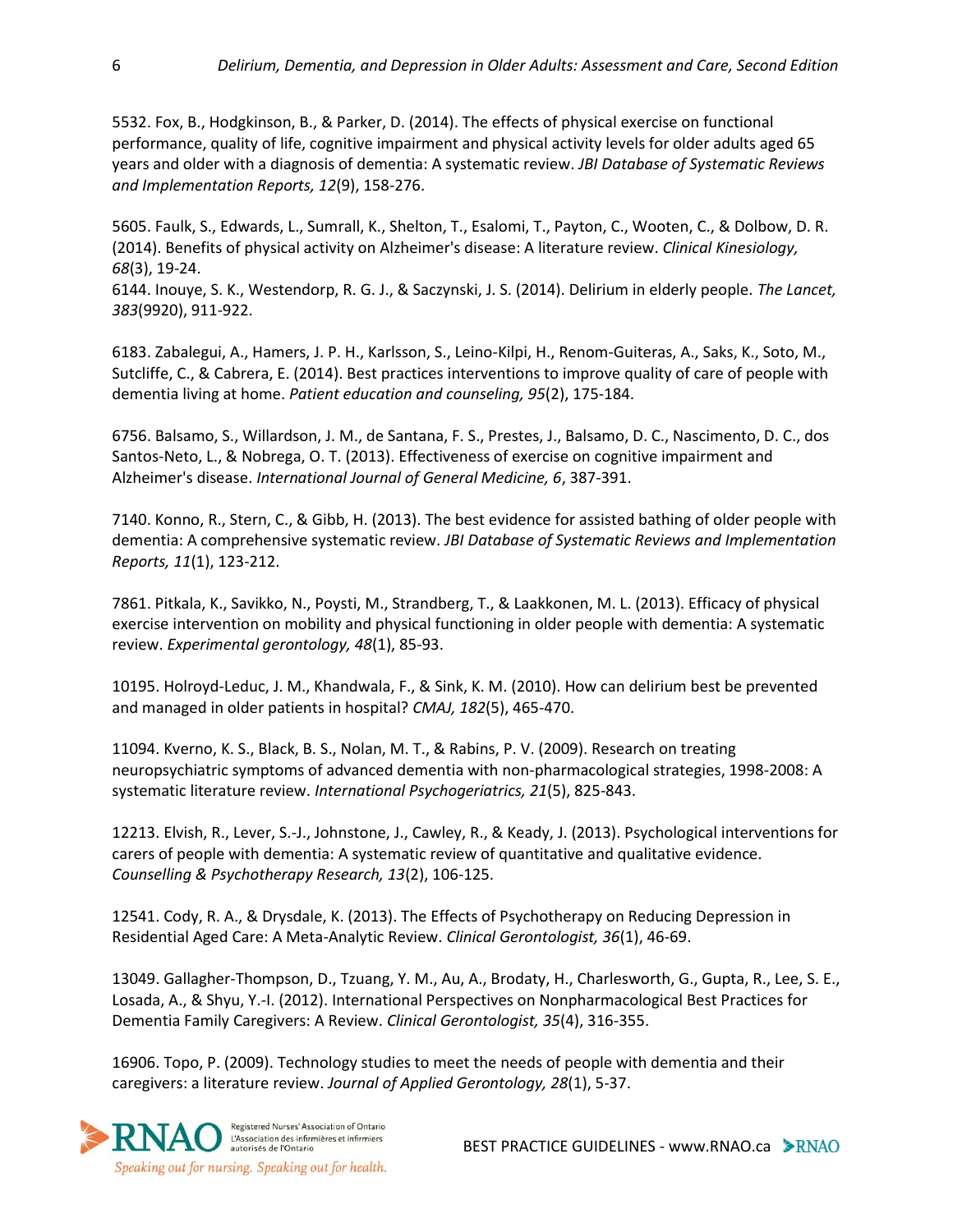19168. Cowl, A. L., & Gaugler, J. E. (2014). Efficacy of creative arts therapy in treatment of Alzheimer's disease and dementia: A systematic literature review. *Activities, Adaptation & Aging, 38*(4), 281-330. 19283. McKechnie, V., Barker, C., & Stott, J. (2014). Effectiveness of computer-mediated interventions for informal carers of people with dementia-A systematic review. *International Psychogeriatrics, 26*(10), 1619-1637.

19585. Dreizler, J., Koppitz, A., Probst, S., & Mahrer-Imhof, R. (2014). Including nurses in care models for older people with mild to moderate depression: An integrative review. *Journal of clinical nursing, 23*(7- 8), 911-926.

20387. Moon, H., & Adams, K. B. (2013). The effectiveness of dyadic interventions for people with dementia and their caregivers. *Dementia (London, England), 12*(6), 821-839.

22121. Enmarker, I., Olsen, R., & Hellzen, O. (2011). Management of person with dementia with aggressive and violent behaviour: a systematic literature review. *International Journal of Older People Nursing, 6*(2), 153-162.

22573. Tucker, I. (2010). Management of inappropriate sexual behaviors in dementia: a literature review. *International psychogeriatrics / IPA, 22*(5), 683-692.

22583. Hulme, C., Wright, J., Crocker, T., Oluboyede, Y., & House, A. (2010). Non-pharmacological approaches for dementia that informal carers might try or access: a systematic review. *International journal of geriatric psychiatry, 25*(7), 756-763.

22736. Wall, M., & Duffy, A. (2010). The effects of music therapy for older people with dementia. *British journal of nursing (Mark Allen Publishing), 19*(2), 108-113.

22763. Schoenmakers, B., Buntinx, F., & DeLepeleire, J. (2010). Supporting the dementia family caregiver: the effect of home care intervention on general well-being. *Aging & mental health, 14*(1), 44- 56.

23258. Chang-Quan, H., Bi-Rong, D., Zhen-Chan, L., Yuan, Z., Yu-Sheng, P., & Qing-Xiu, L. (2009). Collaborative care interventions for depression in the elderly: a systematic review of randomized controlled trials. *Journal of investigative medicine : the official publication of the American Federation for Clinical Research, 57*(2), 446-455.

24339. Cabrera, E., Sutcliffe, C., Verbeek, H., Saks, K., Soto-Martin, M., Meyer, G., Leino-Kilpi, H., Karlsson, S., & Zabalegui, A. (2015). Non-pharmacological interventions as a best practice strategy in people with dementia living in nursing homes. A systematic review. *European geriatric medicine, 6*(2), 134-150.

30436. Housden, S. (2009). The use of reminiscence in the prevention and treatment of depression in older people living in care homes: A literature review. *Groupwork: An Interdisciplinary Journal for Working with Groups, 19*(2), 28-45.

38973. Yu, F., Rose, K. M., Burgener, S. C., Cunningham, C., Buettner, L. L., Beattie, E., Bossen, A. L., Buckwalter, K. C., Fick, D. M., Fitzsimmons, S., Kolanowski, A., Janet, K., Specht, P., Richeson, N. E.,



BEST PRACTICE GUIDELINES - www.RNAO.ca > RNAO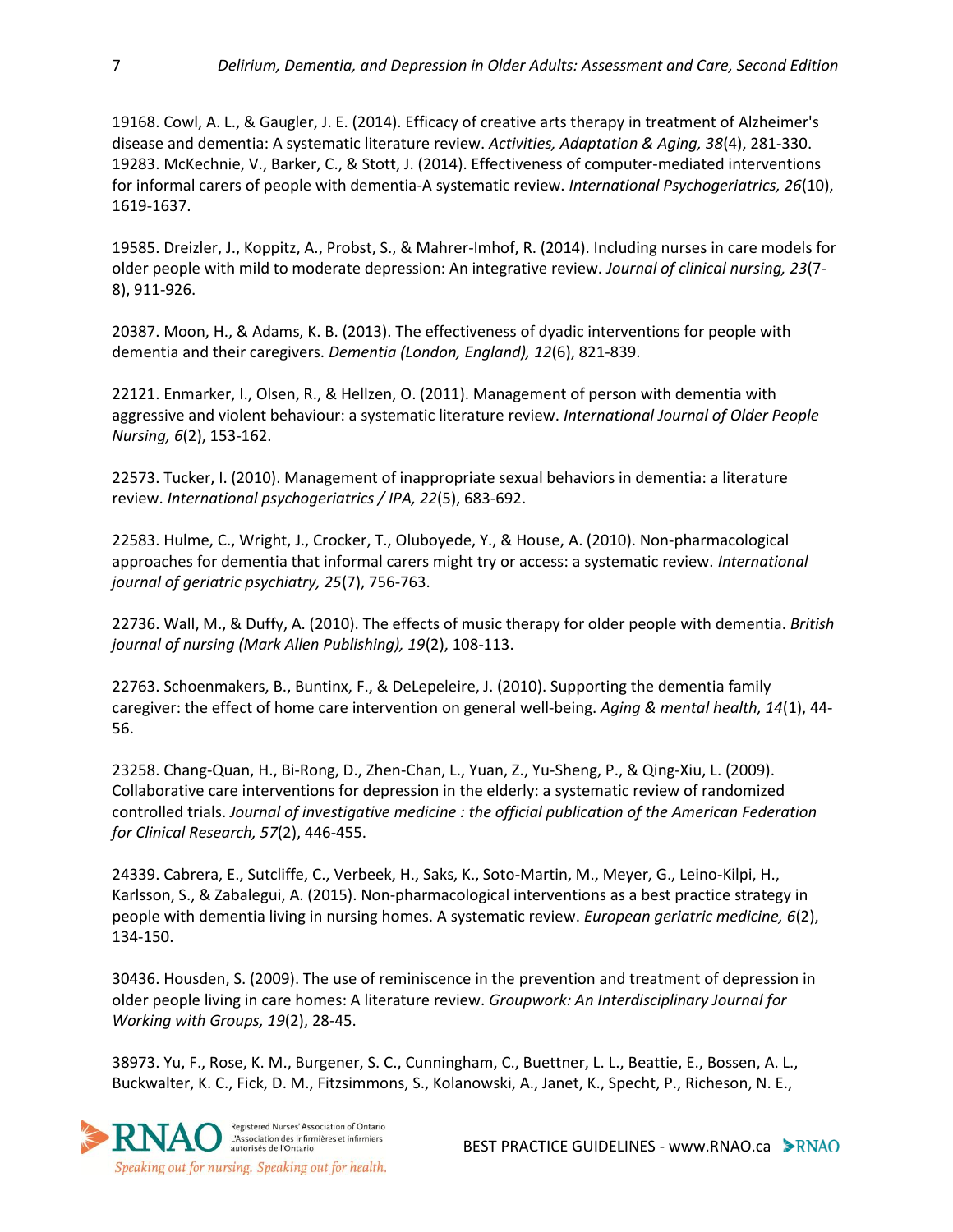Testad, I., & McKenzie, S. E. (2009). Cognitive training for early-stage Alzheimer's disease and dementia. *Journal of gerontological nursing, 35*(3), 23-29.

48572. Hshieh, T. T., Yue, J., Oh, E., Puelle, M., Dowal, S., Travison, T., Inouye, S.K. (2015). Effectiveness of multicomponent nonpharmacological delirium interventions. *JAMA Intern Med, 175*(4), 512-520.

**Q3**

372. Spector, A., Orrell, M. & Goyder, J. (2013). A systematic review of staff training interventions to reduce the behavioural and psychological symptoms of dementia. *Ageing Research Reviews, 12*(1), 354- 64.

1474. Koch, T. & Iliffe, S. (2011). Dementia diagnosis and management: A narrative review of changing practice. *The British Journal of General Practice: The Journal of the Royal College of General Practitioners, 61*(589), e513-25.

3910. Brody, A. A. & Galvin, J. E. (2013). A review of interprofessional dissemination and education interventions for recognizing and managing dementia. *Gerontology & Geriatrics Education, 34*(3), 225- 56.

38798. Fossey, J., Masson, S., Stafford, J., Lawrence, V., Corbett, A. & Ballard, C. (2014). The disconnect between evidence and practice: A systematic review of person-centred interventions and training manuals for care home staff working with people with dementia. *International Journal of Geriatric Psychiatry, 29*(8), 797-807.

38800. Tsaroucha, A., Benbow, S. M., Kingston, P. & Le Mesurier, N. (2013). Dementia skills for all: A core competency framework for the workforce in the United Kingdom. *Dementia (London, England), 12*(1), 29-44.

38805. Yanamadala, M., Wieland, D. & Heflin, M. T. (2013). Educational interventions to improve recognition of delirium: A systematic review. *Journal of the American Geriatrics Society, 61*(11), 1983-93.

38844. Eggenberger, E., Heimerl, K. & Bennett, M. I. (2013). Communication skills training in dementia care: A systematic review of effectiveness, training content, and didactic methods in different care settings. *International Psychogeriatrics / IPA, 25*(3), 345-58.

38916. Perry, M., Draskovic, I., Lucassen, P., Vernooij-Dassen, M., van Achterberg, T. & Rikkert, M. O. (2011). Effects of educational interventions on primary dementia care: A systematic review. *International Journal of Geriatric Psychiatry, 26*(1), 1-11.

38971. Rampatige, R., Dunt, D., Doyle, C., Day, S. & van Dort, P. (2009). The effect of continuing professional education on health care outcomes: Lessons for dementia care. *International Psychogeriatrics / IPA, 21 Suppl 1*, S34-43.

39009. Sockalingam, S., Tan, A., Hawa, R., Pollex, H., Abbey, S. & Hodges, B. D. (2014). Interprofessional education for delirium care: A systematic review. *Journal of Interprofessional Care, 28*(4), 345-51.

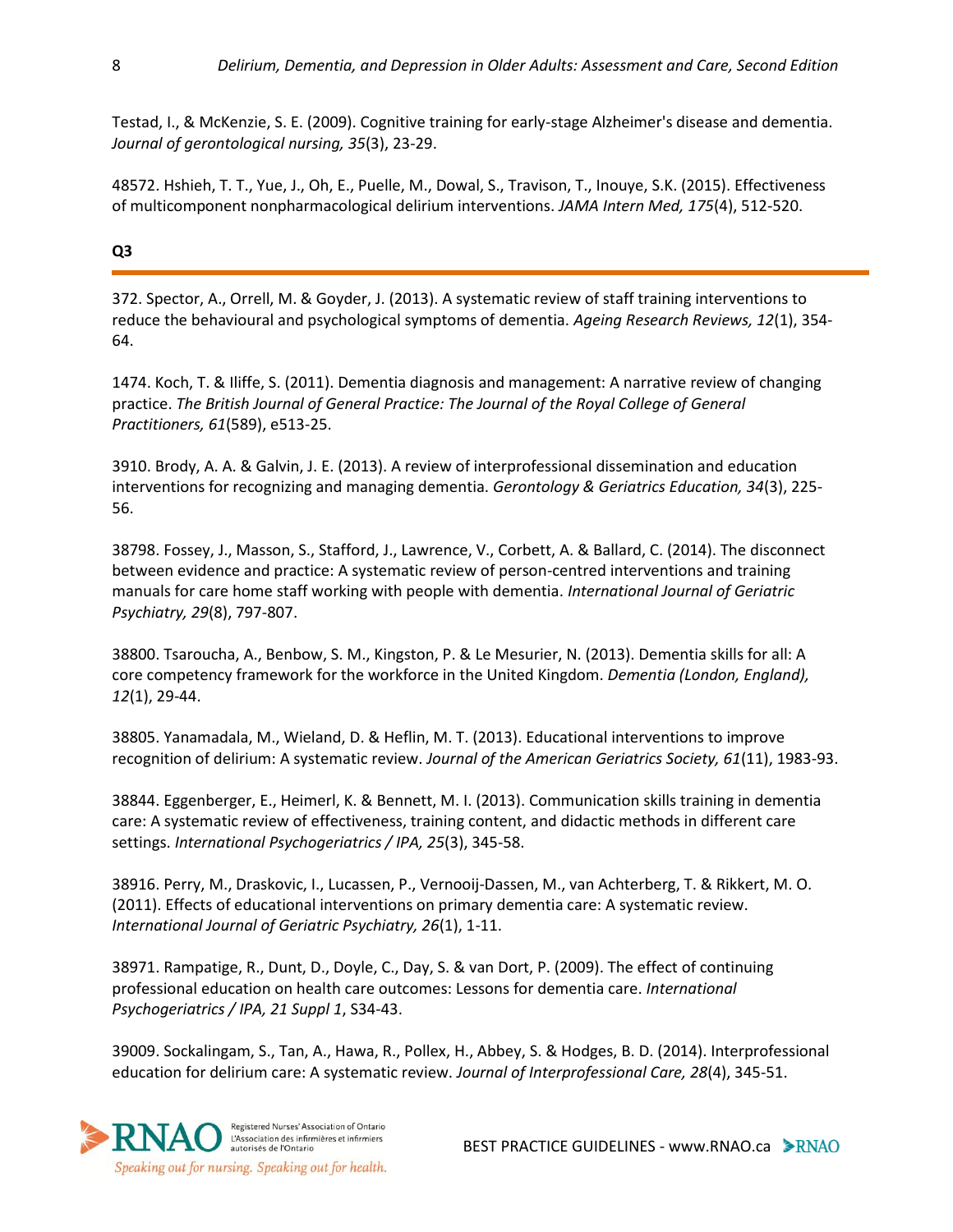39669. Heimerl, K., Reitinger, E. & Eggenberger, E. (2012). Communication with people with dementia: Person centered and gender-sensitive aspects in palliative care. *Palliative Medicine, 26*(4), 659.

39878. Brunero, S., Jeon, Y.-H. & Foster, K. (2012). Mental health education programmes for generalist health professionals: An integrative review. *International Journal of Mental Health Nursing, 21*(5), 428- 444.

39896. Brody, A. A. & Galvin, J. E. (2013). A review of interprofessional dissemination and education interventions for recognizing and managing dementia. *Gerontology & Geriatrics Education, 34*(3), 225- 256.

39900. Reis, R. C., Dalpai, D. & Camozzato, A. (2013). Staff training to reduce behavioral and psychiatric symptoms of dementia in nursing home residents: A systematic review of intervention reproducibility. *Dementia & Neuropsychologia, 7*(3), 292-297.

39910. Laver, K., Clemson, L., Bennett, S., Lannin, N. A. & Brodaty, H. (2014). Unpacking the evidence: Interventions for reducing behavioral and psychological symptoms in people with dementia. *Physical & Occupational Therapy in Geriatrics, 32*(4), 294-309.

42902. Beeber, A. S., Zimmerman, S., Fletcher, S., Mitchell, C. M. & Gould, E. (2010). Challenges and strategies for implementing and evaluating dementia care staff training in long-term care settings. *Alzheimer's Care Today, 11*(1), 17-39.

### **Q4**

34. Phillips, J. L., West, P. A., Davidson, P. M. & Agar, M. (2013). Does case conferencing for people with advanced dementia living in nursing homes improve care outcomes: evidence from an integrative review? *International Journal of Nursing Studies, 50*(8), 1122-35.

684. Somme, D., Trouve, H., Drame, M., Gagnon, D., Couturier, Y. & Saint-Jean, O. (2012). Analysis of case management programs for patients with dementia: a systematic review. *Alzheimer's & Dementia: The Journal of the Alzheimer's Association, 8*(5), 426-36.

2542. Lai, C. K., Yeung, J. H., Mok, V. & Chi, I. (2009). Special care units for dementia individuals with behavioural problems. *The Cochrane Database of Systematic Reviews,* (4), CD006470.

3127. Khanassov, V., Vedel, I. & Pluye, P. (2014). Case management for dementia in primary health care: a systematic mixed studies review based on the diffusion of innovation model. *Clinical Interventions in Aging, 9*, 915-28.

3814. George, J., Long, S. & Vincent, C. (2013). How can we keep patients with dementia safe in our acute hospitals? A review of challenges and solutions. *Journal of the Royal Society of Medicine, 106*(9), 355-61.

4902. Giebel, C. M., Zubair, M., Jolley, D., Bhui, K. S., Purandare, N., Worden, A. & Challis, D. (2015). South Asian older adults with memory impairment: Improving assessment and access to dementia care. *International Journal of Geriatric Psychiatry, 30*(4), 345-356.